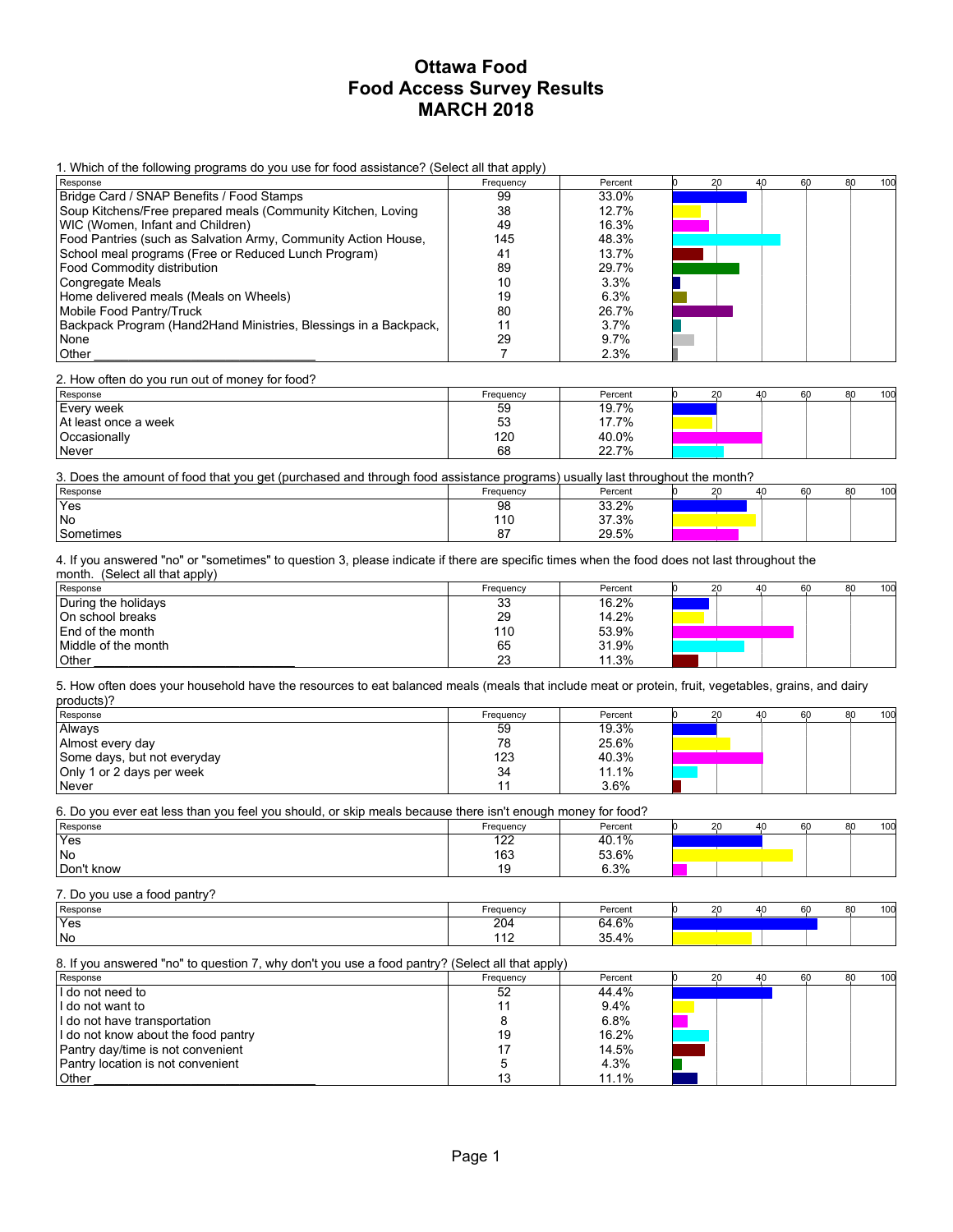9. Does anyone in your household have any of the following conditions? (Select all that apply)

| Response                                             | .<br>Frequency | Percent | 40 | 60 | 80 | 100 |
|------------------------------------------------------|----------------|---------|----|----|----|-----|
| <b>Diabetes</b>                                      | 91             | 29.4%   |    |    |    |     |
| High blood pressure                                  | 138            | 44.5%   |    |    |    |     |
| Respiratory problems (asthma, bronchitis, emphysema) | 63             | 20.3%   |    |    |    |     |
| Heart disease                                        | 45             | 14.5%   |    |    |    |     |
| Food allergies                                       | 49             | 15.8%   |    |    |    |     |
| Other dietary restrictions (please list)             | 28             | 9.0%    |    |    |    |     |
| Not applicable                                       | 96             | 31.0%   |    |    |    |     |

10. Does the food you are able to get for this person's specific condition (purchased and through food assistance programs) usually last throughout the month?

| Response  | Frequency | Percent     | $\sim$<br>2υ | 60<br>40 | 80 | 100 |
|-----------|-----------|-------------|--------------|----------|----|-----|
| 'Yes      | 95        | 38.6%       |              |          |    |     |
| No        | 101       | 41.1%<br>41 |              |          |    |     |
| Sometimes | -0<br>5U  | 20.3%       |              |          |    |     |

11. Where do you purchase food? (Select all that apply)

| Response                                                | Frequency | Percent |  | 40 | 60 | 80 | 100 |
|---------------------------------------------------------|-----------|---------|--|----|----|----|-----|
| Supermarkets (Meijer, Family Fare, D&W, Wal-Mart, Aldi) | 289       | 91.5%   |  |    |    |    |     |
| Convenience store/gas station                           | 16        | 5.1%    |  |    |    |    |     |
| l Dollar store                                          | 101       | 32.0%   |  |    |    |    |     |
| Discount food store (Daily Deals, Save A Lot, etc.)     | 118       | 37.3%   |  |    |    |    |     |
| Farmers Market                                          |           | 22.5%   |  |    |    |    |     |
| Other                                                   | 14        | 4.4%    |  |    |    |    |     |

12. Where do you get fresh fruits and vegetables? (Select all that apply)

| .<br>Response                                          | Frequency | Percent |  | 40 | 60 | 80 | 100 |
|--------------------------------------------------------|-----------|---------|--|----|----|----|-----|
| Supermarket (Meijer, Family Fare, D&W, Wal-Mart, Aldi) | 259       | 82.0%   |  |    |    |    |     |
| Convenient store/gas station                           |           | 1.3%    |  |    |    |    |     |
| Discount food store (Daily Deals, Save A Lot, etc.)    | 65        | 20.6%   |  |    |    |    |     |
| Farmers market                                         | 95        | 30.1%   |  |    |    |    |     |
| Community /personal garden                             | 28        | 8.9%    |  |    |    |    |     |
| Food pantry                                            | 87        | 27.5%   |  |    |    |    |     |
| Ethnic market                                          |           | 2.5%    |  |    |    |    |     |
| l Other                                                |           | 3.2%    |  |    |    |    |     |
| I don't purchase fruit and vegetables                  |           | 2.8%    |  |    |    |    |     |

13. Which of the following prevents you from eating fruits and vegetables on a regular basis? (Select all that apply)

| Response                                                            | Frequency | Percent |  | 60 | 80 | 100 |
|---------------------------------------------------------------------|-----------|---------|--|----|----|-----|
| They are too expensive                                              | 163       | 53.1%   |  |    |    |     |
| The quality is poor where I shop                                    |           | 2.9%    |  |    |    |     |
| They are not available where I shop                                 |           | 1.0%    |  |    |    |     |
| They are not always available at food pantries                      |           | 22.8%   |  |    |    |     |
| I don't know how to prepare fruits and vegetables                   |           | $1.0\%$ |  |    |    |     |
| I don't like fruits and vegetables                                  |           | 1.3%    |  |    |    |     |
| Not applicable, because I do eat fruits and vegetables on a regular | 108       | 35.2%   |  |    |    |     |
| Other                                                               |           | 4.2%    |  |    |    |     |

14. How many servings of fruits and vegetables do you eat on an average day? (Note: a serving is about a ½ cup, a small apple, ½ banana, etc.). (Select one answer)

| Response                 | Frequency | Percent | 20 | 40 | 60 | 80 | 100 |
|--------------------------|-----------|---------|----|----|----|----|-----|
| 0                        | 28        | 8.9%    |    |    |    |    |     |
| $\overline{\phantom{0}}$ | 221       | 69.9%   |    |    |    |    |     |
| 3 - 4                    | 59        | 18.7%   |    |    |    |    |     |
| $15 - 9$                 |           | 2.5%    |    |    |    |    |     |
| 10 or more               |           | 0.0%    |    |    |    |    |     |

15. Are you aware of Double Up Food Bucks, a program that helps you stretch your food dollars when purchasing local fruits and vegetables with SNAP benefits?

| Response | Frequency        | Percent                 | $\sim$<br>. . | 40 | 60 | $\sim$ $\sim$ | 100 |
|----------|------------------|-------------------------|---------------|----|----|---------------|-----|
| 'Yes     | $\cdot$ 4 $\sim$ | 25.10/<br><b>JJ.I70</b> |               |    |    |               |     |
| l No     | 203              | 64.9%                   |               |    |    |               |     |

| 16. Are you aware that you can search for local food resources (food pantries, community meals, etc.) at www.OttawaFood.org? |  |  |
|------------------------------------------------------------------------------------------------------------------------------|--|--|
|------------------------------------------------------------------------------------------------------------------------------|--|--|

| Response | Frequency            | Percent                             | $\sim$ | 40 | 60 | 80 | 100 |
|----------|----------------------|-------------------------------------|--------|----|----|----|-----|
| 'Yes     | $\sim$ $\sim$<br>ישו | 4.9%<br>44                          |        |    |    |    |     |
| l No     | 168                  | <b>EE</b><br>10/2<br><b>JJ.I</b> 70 |        |    |    |    |     |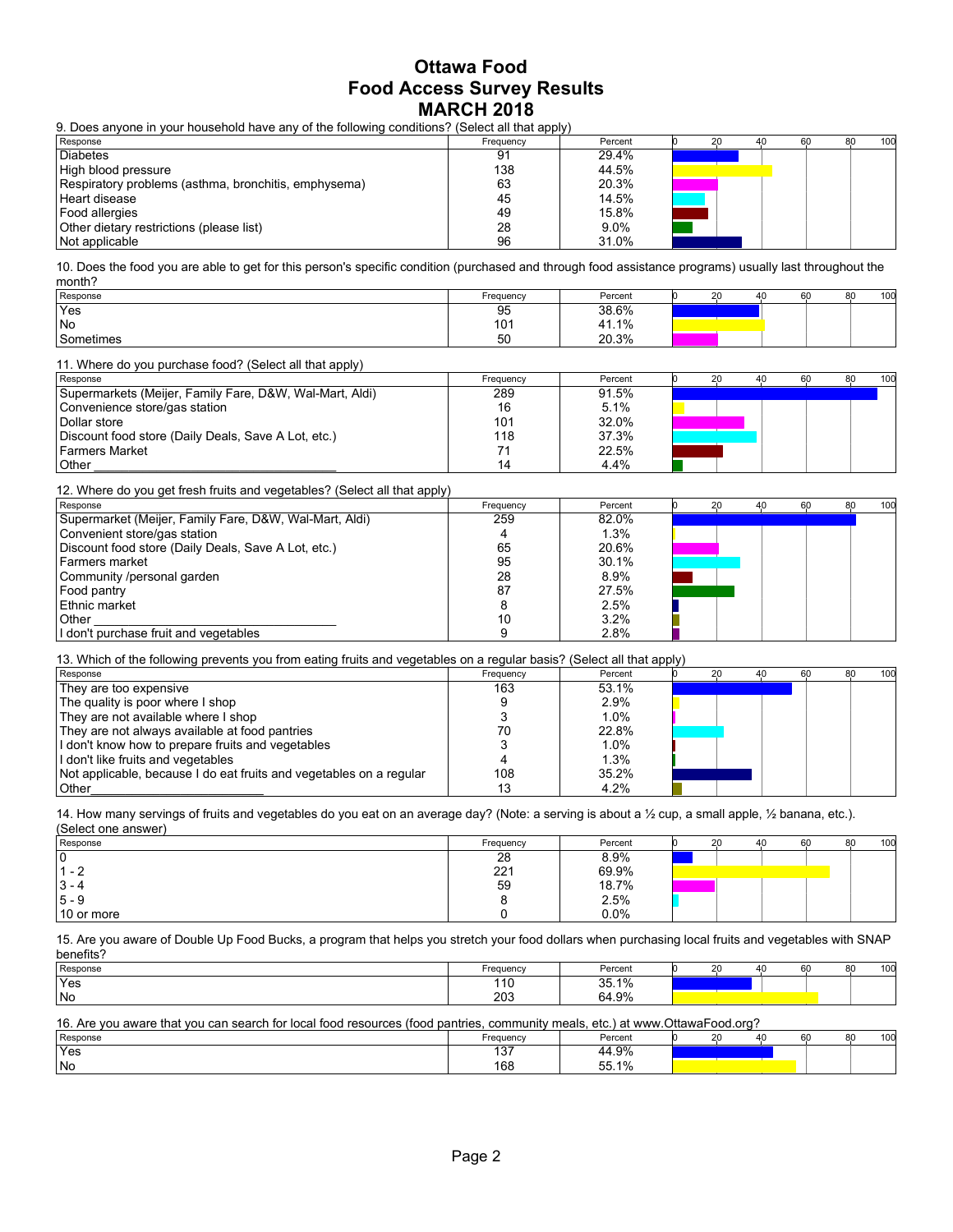17. How do you find out about food resources in your community? (Select all that apply)

| Response                                               | .<br>Frequency | Percent | 40 | 60 | 80 | 100 |
|--------------------------------------------------------|----------------|---------|----|----|----|-----|
| Friends or family members                              | 188            | 60.8%   |    |    |    |     |
| Another food resource provider                         | 31             | 10.0%   |    |    |    |     |
| Media (television, newspaper, facebook, etc.)          | 43             | 13.9%   |    |    |    |     |
| DHHS or other caseworker                               | 29             | 9.4%    |    |    |    |     |
| www.OttawaFood.org (website with local food resources) |                | 6.8%    |    |    |    |     |
| 1211                                                   | 37             | 12.0%   |    |    |    |     |
| l Church                                               | 68             | 22.0%   |    |    |    |     |
| Promotional Flyers                                     | 32             | 10.4%   |    |    |    |     |
| Other                                                  | 42             | 13.6%   |    |    |    |     |

18. Do you have any suggestions on ways to help people access more healthy food choices?

19. If you feel comfortable, please share a personal experience you have had with food insecurity (positive or negative), or anything you would like us to know as we work toward increasing Ottawa County residents' access to healthy food. You do not need to include your name.

| 20. May we include this story in our publicity? |           |         |  |    |    |     |
|-------------------------------------------------|-----------|---------|--|----|----|-----|
| Response                                        | Frequency | Percent |  | 60 | 80 | 100 |
| 'Yes                                            | 170       | 65.4%   |  |    |    |     |
| No                                              | 90        | 34.6%   |  |    |    |     |
|                                                 |           |         |  |    |    |     |

| 21. Please indicate your gender. |           |         |    |    |    |    |     |
|----------------------------------|-----------|---------|----|----|----|----|-----|
| Response                         | Frequency | Percent | 20 | 40 | 60 | 80 | 100 |
| Female                           | 245       | 78.3%   |    |    |    |    |     |
| Male                             | 67        | 21.4%   |    |    |    |    |     |
| Other                            |           | 0.3%    |    |    |    |    |     |

| 22. Please indicate your age. |           |         |    |    |    |    |     |
|-------------------------------|-----------|---------|----|----|----|----|-----|
| Response                      | Frequency | Percent | 20 | 40 | 60 | 80 | 100 |
| $18 - 29$ years               | 48        | 15.4%   |    |    |    |    |     |
| $ 30 - 49$ years              | 84        | 27.0%   |    |    |    |    |     |
| $ 50 - 64$ years              |           | 22.8%   |    |    |    |    |     |
| 65 years or older             | 108       | 34.7%   |    |    |    |    |     |

#### 23. What is your race?

| Response                          | Frequency | Percent |  | 40 | 60 | 80 | 100 |
|-----------------------------------|-----------|---------|--|----|----|----|-----|
| White/Caucasian                   | 230       | 75.4%   |  |    |    |    |     |
| <b>Black or African American</b>  |           | 5.6%    |  |    |    |    |     |
| Hispanic/Latino                   | 38        | 12.5%   |  |    |    |    |     |
| Asian or Pacific Islander         |           | 0.7%    |  |    |    |    |     |
| Native American or Alaskan Native |           | 1.3%    |  |    |    |    |     |
| Other                             | 14        | 4.6%    |  |    |    |    |     |

24. How many people live in your household?

| ___<br>Response | Frequency | Percent | 20 | 40 | 60 | 80 | 100 |
|-----------------|-----------|---------|----|----|----|----|-----|
|                 | 94        | 30.3%   |    |    |    |    |     |
| ຳ               | 66        | 21.3%   |    |    |    |    |     |
| 3               | 41        | 13.2%   |    |    |    |    |     |
| 4               | 37        | 11.9%   |    |    |    |    |     |
| 15              | 32        | 10.3%   |    |    |    |    |     |
| 16              | 24        | 7.7%    |    |    |    |    |     |
|                 |           | 3.5%    |    |    |    |    |     |
| 8 or more       |           | 1.6%    |    |    |    |    |     |

25. Do you have children younger than 18 years of age living in your household?

| Response | Frequency        | Percent           | $\sim$<br>ı                       | 60<br>Δſ | 80 | 100 |
|----------|------------------|-------------------|-----------------------------------|----------|----|-----|
| 'Yes     | 140<br><b>10</b> | 10.10/<br>rv. 17  |                                   |          |    |     |
| No       | 178              | 59.9%<br>JJ.J / 1 | the control of the control of the |          |    |     |

| Zip Code |           |         |    |    |    |    |     |
|----------|-----------|---------|----|----|----|----|-----|
| Response | Frequency | Percent | 20 | 40 | 60 | 80 | 100 |
| 49426    | 32        | 10.7%   |    |    |    |    |     |
| 49428    | 28        | 9.3%    |    |    |    |    |     |
| 49548    |           | 0.3%    |    |    |    |    |     |
| 49316    |           | 0.3%    |    |    |    |    |     |
| 49404    | 21        | 7.0%    |    |    |    |    |     |
| 49058    |           | 0.3%    |    |    |    |    |     |
| 49401    | 8         | 2.7%    |    |    |    |    |     |
| 49534    | 3         | 1.0%    |    |    |    |    |     |
| 49424    | 35        | 11.7%   |    |    |    |    |     |
| 49418    | ົ         | 0.7%    |    |    |    |    |     |
| 49423    | 59        | 19.7%   |    |    |    |    |     |